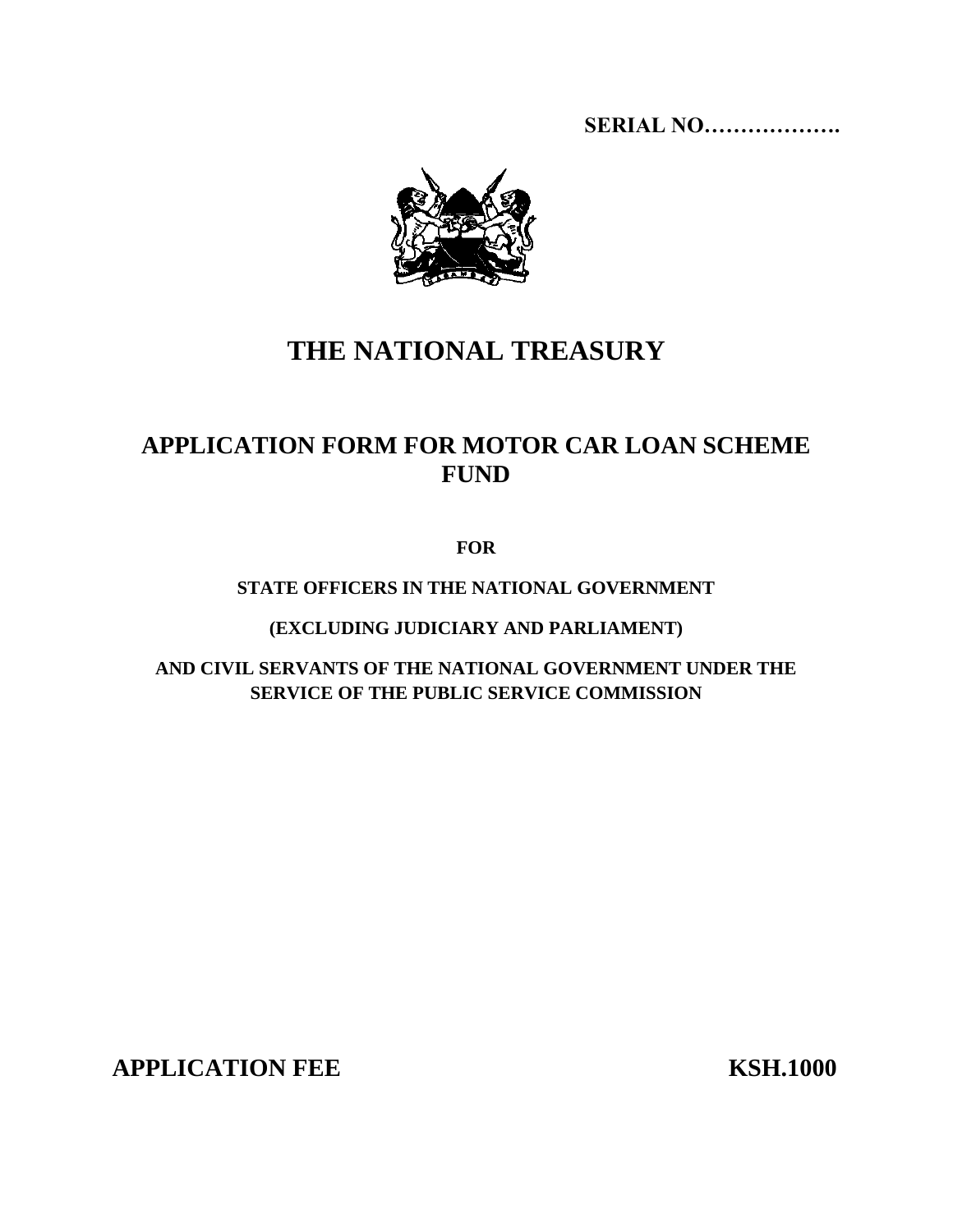### **I: PARTICULARS OF THE APPLICANT**

| Mr/Mrs/Miss/Ms/Dr/Prof (Please tick your correct title)<br>Title |
|------------------------------------------------------------------|
|                                                                  |
| Gender (M/F)Date of Birth (dd/mm/yyyy)  ID/Passport No.          |
|                                                                  |
|                                                                  |
|                                                                  |
|                                                                  |
|                                                                  |
|                                                                  |
|                                                                  |
|                                                                  |
|                                                                  |
|                                                                  |
|                                                                  |
|                                                                  |
|                                                                  |
|                                                                  |
|                                                                  |
|                                                                  |
| Next of Kin's ID No./Passport No.  Next of Kin's Mobile No       |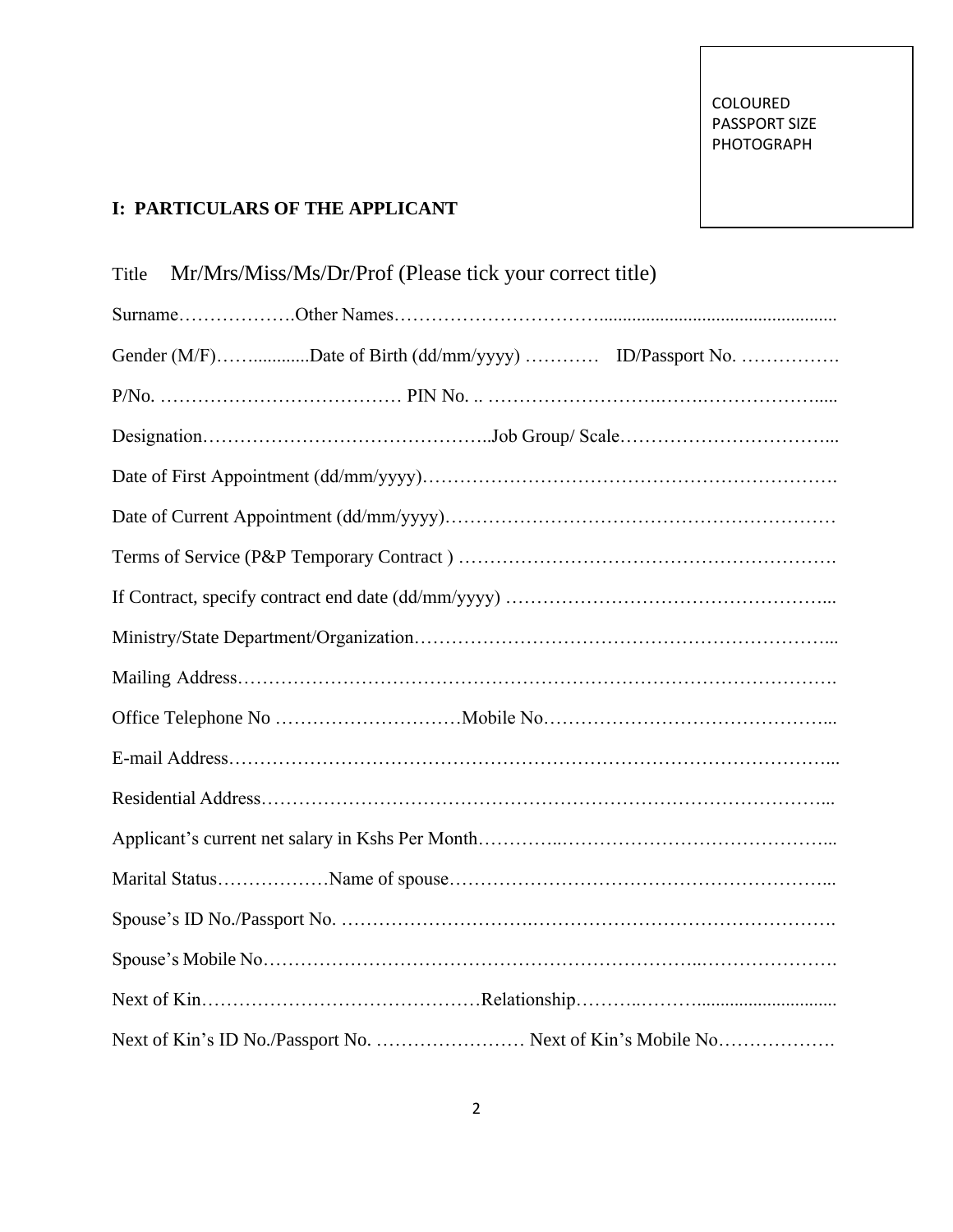List of Beneficiaries (Full Name, ID No/Birth Cert. No., Relationship)

| Do you have any physical disability? Yes $\Box$ No |  |  |  |
|----------------------------------------------------|--|--|--|
|                                                    |  |  |  |

#### **NB: Attach certified copy of: -**

- (i) National Identity Card /Passport for self and spouse.
- (ii) Pay slips for the last 3 months and one passport size photograph\*.
- (iii) Next of Kin's National Identity Card.
- (iv) Beneficiaries' Identity Card / Birth certificate.
- (v) Identification Card from the National Council for Persons with Disabilities (NCPWD) where applicable.
- (vi) Letter of current appointment. \*
- (vii) Log book.
- (viii) Sale agreement.
- (ix) Copy of Pin Certificate
- (x) Proforma Invoice
- (xi) Valuation Report of the vehicle (photo of the vehicle should be included)
- (xii) Proof of a non-refundable application fee (*See page 7 of this form*)
- (xiii) Letter of introduction from Human Resource Management
- (xiv) Three months bank statements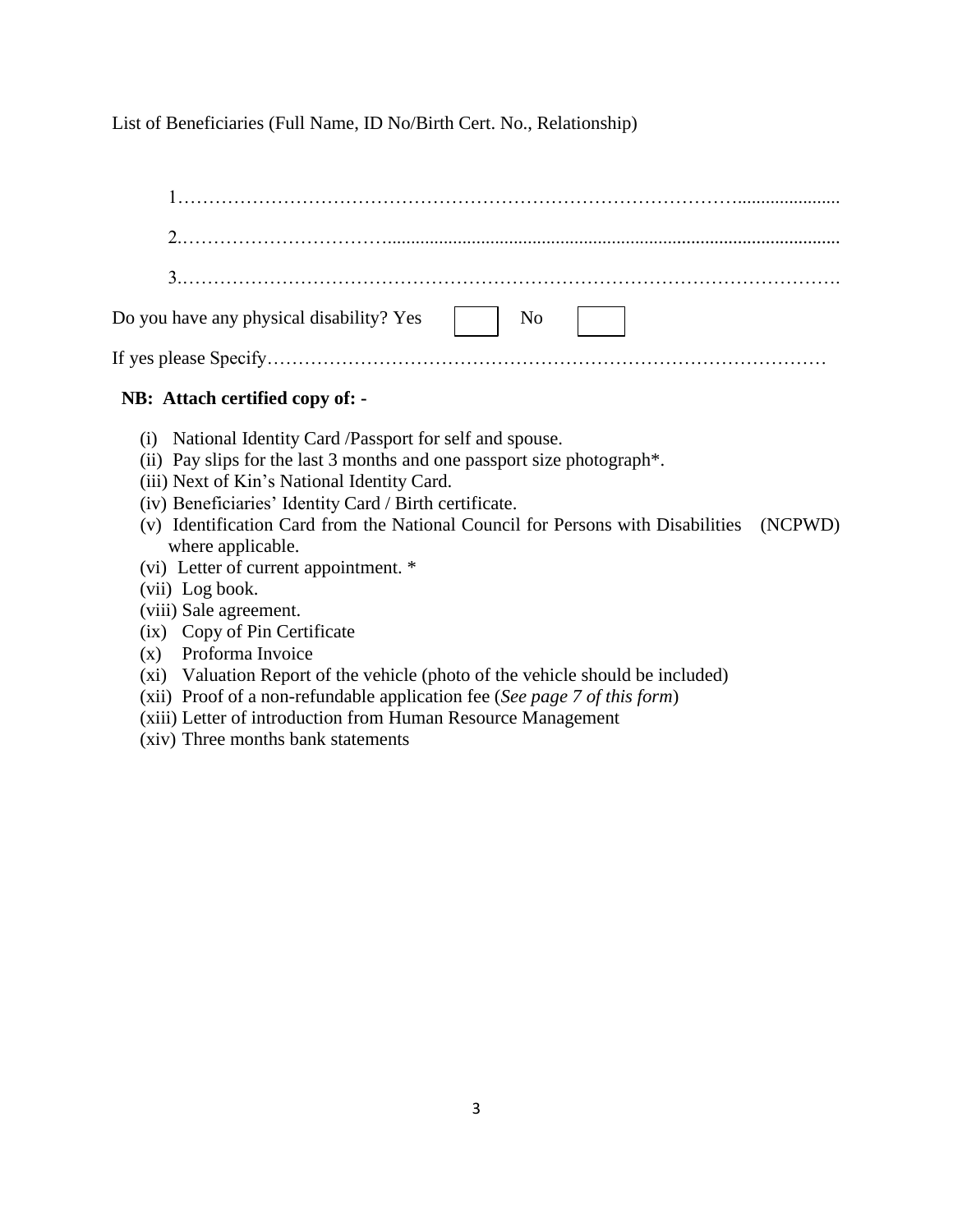## **PART II: DESCRIPTION OF MOTOR CAR**

| New (As per the invoice from the supplier)                                          |
|-------------------------------------------------------------------------------------|
| Secondhand (Valuation Report from a certified automobile valuer should be attached) |
|                                                                                     |
|                                                                                     |
|                                                                                     |
|                                                                                     |
|                                                                                     |

## **Details of the supplier**

| C)               |                                           |
|------------------|-------------------------------------------|
| d)               |                                           |
| e)               | Pin No. (attach copy),                    |
| f)               | ID No./ Passport no. of supplier (attach) |
| $\mathfrak{g}$ ) | Certificate of incorporation if necessary |
|                  | <b>Bank Details of the supplier</b>       |
|                  |                                           |
|                  |                                           |
| C)               |                                           |
|                  |                                           |
|                  |                                           |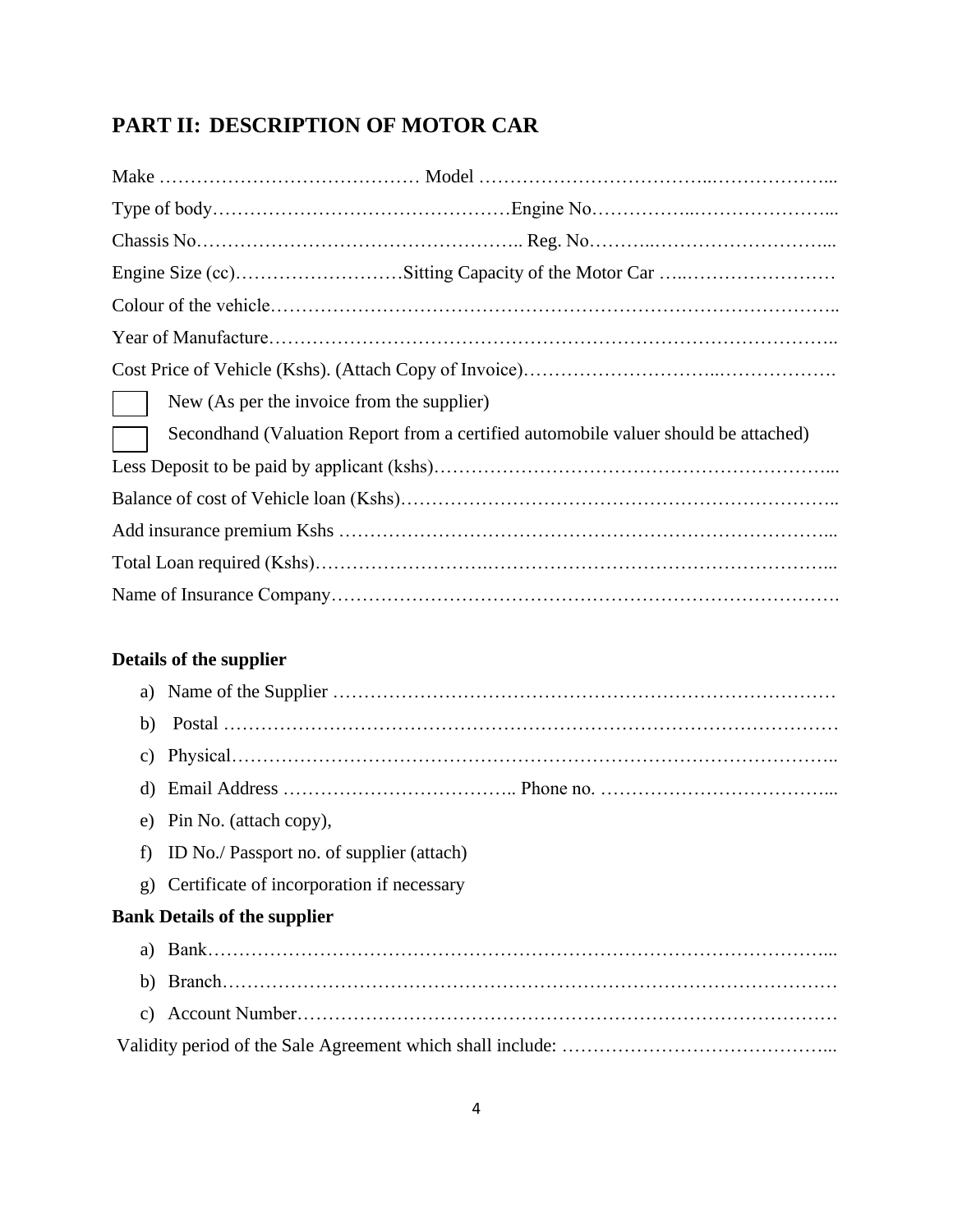## **PART III: DECLARATION BY THE APPLICANT**

- 1. I undertake to have the car registered jointly in the name of the State Officers and Public Officers Motor Car Loan Scheme Fund and myself.
- 2. I undertake to register a charge in favour of the State Officers and Public Officers Motor Car Loan Scheme Fund entitling, the Fund to sell the property in the event of breach of terms and conditions of loan agreement.
- 3. I certify that I hold a Driving License No… ..............................................and that I will at all times ensure that it is valid. If disabled, provide the following details for the authorized driver Full Names ………………………………………………………………………………… ID No. …………………………………. Driving License No. ……………………………
- 4. I undertake to pay the amount due under the Purchase Agreement by monthly installments. I agree that payments of the installments will be effected by monthly deductions from my salary and/or any other prior agreed arrangement.
- *5.* I agree to hold the Motor Car covered by full comprehensive insurance throughout the period. Failure to do this gives the board the right to renew the insurance and debit my loan account*.*
- 6. I agree that the fund should take a life insurance on the loan advanced and the premium to be debited to my loan account.
- 7. Agree to abide by terms and conditions as may be promulgated from time to time as may be by determined by the Board
- 8. I undertake to submit the vehicle for valuation as and when required by the insurer.
- 9. I undertake not to interfere with the tracking devices installed in the Motor Car at any given time

Have you benefited from a Motor Car loan granted under any Public Service Scheme?

|  | $Yes$ $\vert$ $No$ $\vert$   |  |  |                  |
|--|------------------------------|--|--|------------------|
|  | If yes, specify the year the |  |  | loan was granted |
|  |                              |  |  |                  |
|  |                              |  |  |                  |

of P.O BOX hereby apply for a car loan to purchase a Motor Car. I certify that, the information given above is true and correct to the best of my knowledge and take full responsibility of the same.

Applicant's Signature……………………………………. Date(dd/mm/yyyy) …………...............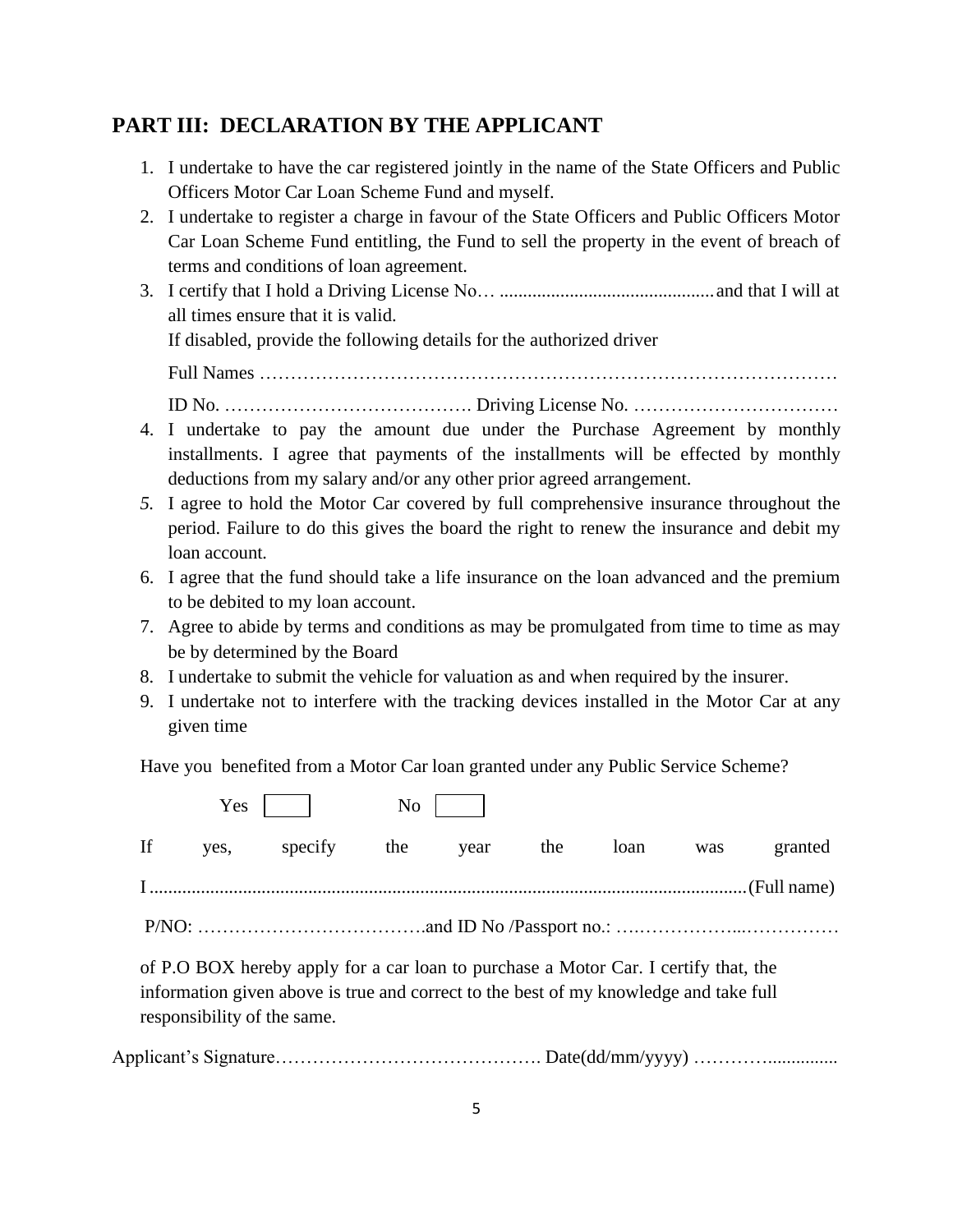#### **WITNESSED BY HEAD OF HUMAN RESOURCE MANAGEMENT**

# **FOR OFFICIAL USE ONLY**

### **PART IV: RECOMMENDATION BY ACCOUNTING OFFICER**

| 3. I recommend/Not recommend that the application be considered for approval |
|------------------------------------------------------------------------------|
|                                                                              |
|                                                                              |
|                                                                              |
|                                                                              |

## **PART V: RECOMMENDATION BY THE OFFICER ADMINISTERING THE FUND**

1. I hereby forward the application of Kshs………………………. for approval payable in… ....................months.